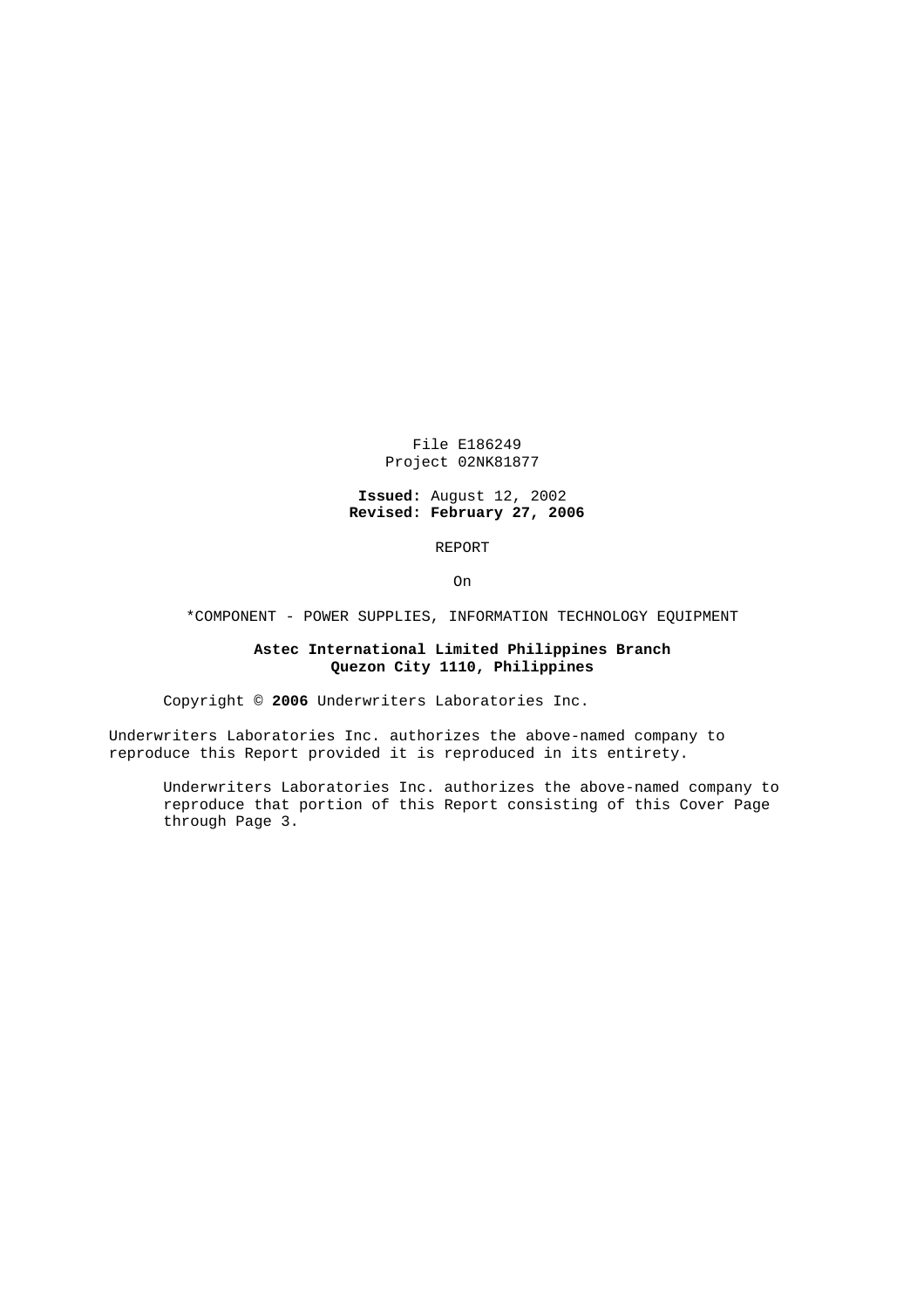| File E186249 | Vol. 1 | Sec. 154   | Page 1 | Issued: 2002-08-12  |
|--------------|--------|------------|--------|---------------------|
|              |        | and Report |        | Revised: 2006-02-27 |

DESCRIPTION

PRODUCT COVERED:

\*USR, CNR Component - Switching Power Supplies, Models LPS173 and LPS172 for use in Information Technology Equipment.

## ELECTRICAL RATINGS:

| MODEL  | INPUT                                                              | OUTPUT                                                                                                                            |  |  |
|--------|--------------------------------------------------------------------|-----------------------------------------------------------------------------------------------------------------------------------|--|--|
| LPS173 | AC 100 - 250 V<br>4 A<br>50/60 Hz<br>DC 120 V min. $-$ 300 V max.  | (180 W at 30 CFM Forced air cooling)<br>$DC +6 - 12 V$ , 15 A max.<br>$DC +5 VSTRY, 2 A max.$<br>$DC +12$ V (FAN OUT), 1 A max.   |  |  |
|        |                                                                    | (110 W at Convection cooling)<br>$DC +6 - 12 V, 9.1 A max.$<br>$DC +5 - VSTBY$ , 2 A max.<br>$DC +12$ V (FAN OUT), $0.5$ max.     |  |  |
|        |                                                                    | (75 W at Convection Cooling)<br>$DC +6 - 12 V$ , 6.25 A max.<br>$DC +5 - VSTBY$ , 2 A max.<br>$DC +12$ V (FAN OUT), $0.5$ max.    |  |  |
| LPS172 | $AC 100 - 250 V$<br>4 A<br>50/60 Hz<br>DC 120 V min. $-300$ V max. | (175 W at 30 CFM Forced air cooling)<br>DC $+2.5 - 6.0$ V, 35 A max.<br>$DC +5 VSTRY, 2 A max.$<br>$DC +12$ V (FAN OUT), 1 A max. |  |  |
|        |                                                                    | (110 W at Convection cooling)<br>DC $+2.5 - 6.0$ V, 22 A max.<br>$DC +5 VSTRY, 1 A max.$<br>$DC +12$ V (FAN OUT), $0.5$ A max.    |  |  |
|        |                                                                    | (75 W at Convection cooling)<br>DC $+2.5 - 6.0$ V, 15 A max.<br>$DC +5 VSTRY$ , 1 A max.<br>$DC +12$ V (FAN OUT), $0.5$ A max.    |  |  |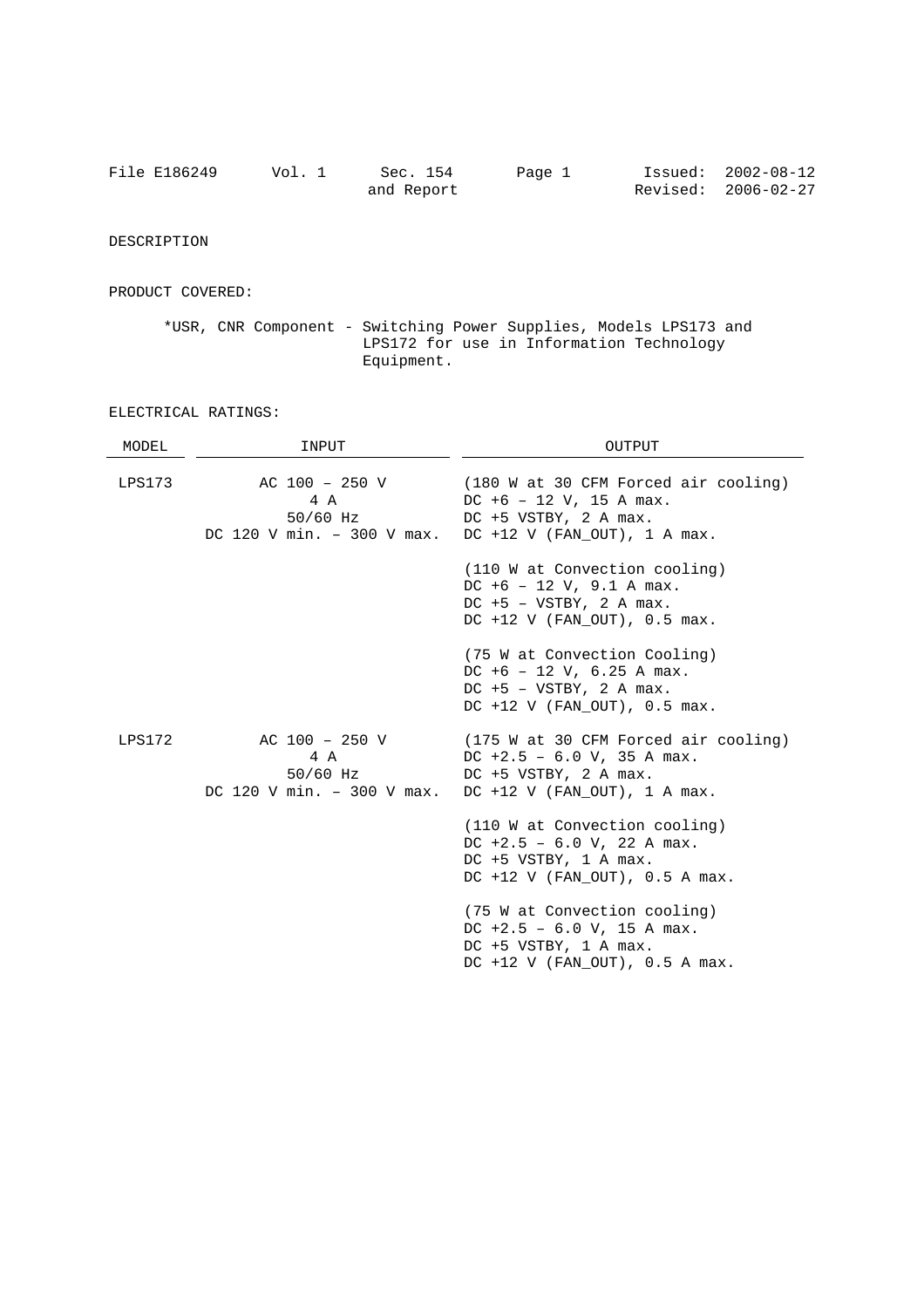| File E186249 | Vol. 1 | Sec. 154   | *Page 1A |  | Issued: 2002-08-12    |
|--------------|--------|------------|----------|--|-----------------------|
|              |        | and Report |          |  | New: $2003 - 06 - 30$ |

For Model LPS173

- Maximum continuous output power is 180 W with 30 CFM forced air cooling, unit with or without cover.
- Maximum continuous output power is 110 W with convection cooling, unit without cover.
- Maximum continuous output power is 75 W with convection air cooling, unit with cover.

For Model LPS172

- Maximum continuous output power is 175 W with 30 CFM forced air cooling, unit with or without cover.
- Maximum continuous output power is 110 W with convection cooling, unit without cover.
- Maximum continuous output power is 75 W with convection air cooling, unit with cover.

Output power for both Models LPS173 and LPS172 derate 2.5% per degree from 50°C to 70°C ambient temperature.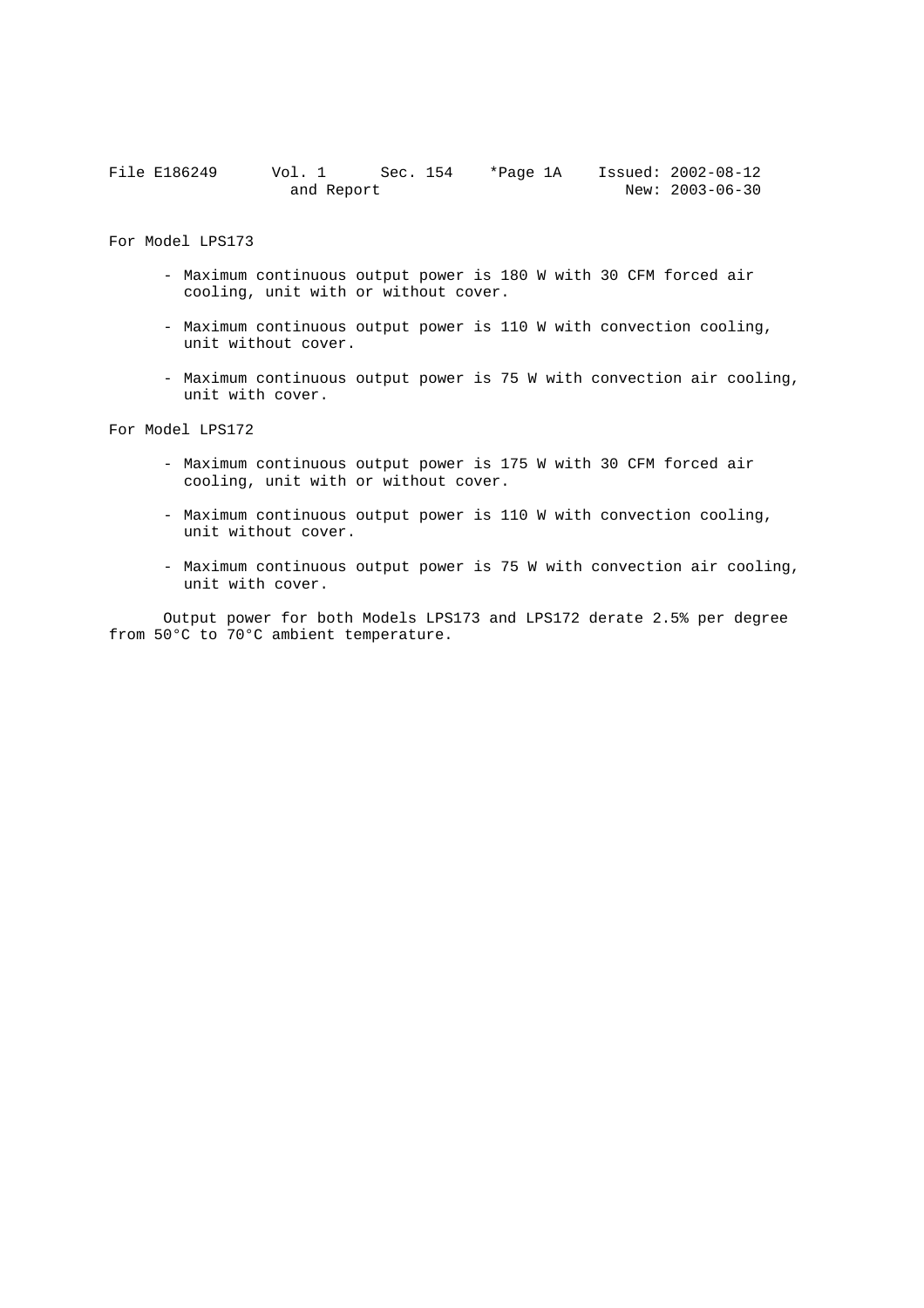| File E186249 | Vol. 1 | Sec. 154   | Page 2 | Issued: 2002-08-12  |
|--------------|--------|------------|--------|---------------------|
|              |        | and Report |        | Revised: 2010-07-19 |

\***TECHNICAL** CONSIDERATIONS (NOT FOR FIELD REPRESENTATIVE'S USE):

General – The unit is for use in product where the acceptability of the combination is determined by Underwriters Laboratories Inc.

\*Both USR and CNR indicate investigation to the Standard for Safety of Information Technology Equipment, **UL 60950-1, Second Edition, CAN/CSA C22.2 No. 60950-1-07, Second Edition.**

Conditions of Acceptability - When installed in the end-use equipment, the following are the considerations to be made:

- \*1. This component has been judged on the basis of the required creepages and clearances in the **Second** Edition of the Standard for Safety of Information Technology Equipment UL 60950-1, **Second** Edition**,** CAN/CSA C22.2 No. **60950-1-07**, Sub-clause 2.10, which covers the end-use product for which the component was designed. The functional insulations have been evaluated by conducting Component Failure Test per Sub-clause 5.3.4(c) of UL 60950-1, **Second** Edition, CAN/CSA C22.2 No. **60950-1-07**.
- 2. This power supply has only been evaluated for use in a pollution degree 2 environment.
- \*3. This power supply was evaluated with the assumption that the power source is a TN-S system as defined by UL 60950-1, **Second** Edition, CAN/CSA C22.2 No. **60950-1-07.**
- 4. A suitable enclosure shall be provided by end use equipment.
- \*5. This power supply has been evaluated for use in Class I equipment as defined in UL 60950-1, **Second** Edition, CAN/CSA C22.2 No. **60950-1-07** and shall be properly earthed or bonded to earth in the end-use. An additional evaluation shall be made if the power supply is intended for use in other than Class I equipment.
- \*6. The secondary outputs of the power supply are unearthed non-energy hazard SELV. Sub-clause 2.2.3.1 per UL 60950-1, **Second** Edition, CAN/CSA C22.2 No. **60950-1-07** were used to maintain the insulation of SELV from primary circuits.
- 7. This power supply has been evaluated for use in 25°C and 50°C ambient.
- 8. Transformers, T1, T2, T3, T4 and T5 employ Class F electrical insulation system.
- 9. The input and secondary output connectors have not been evaluated for field connections.